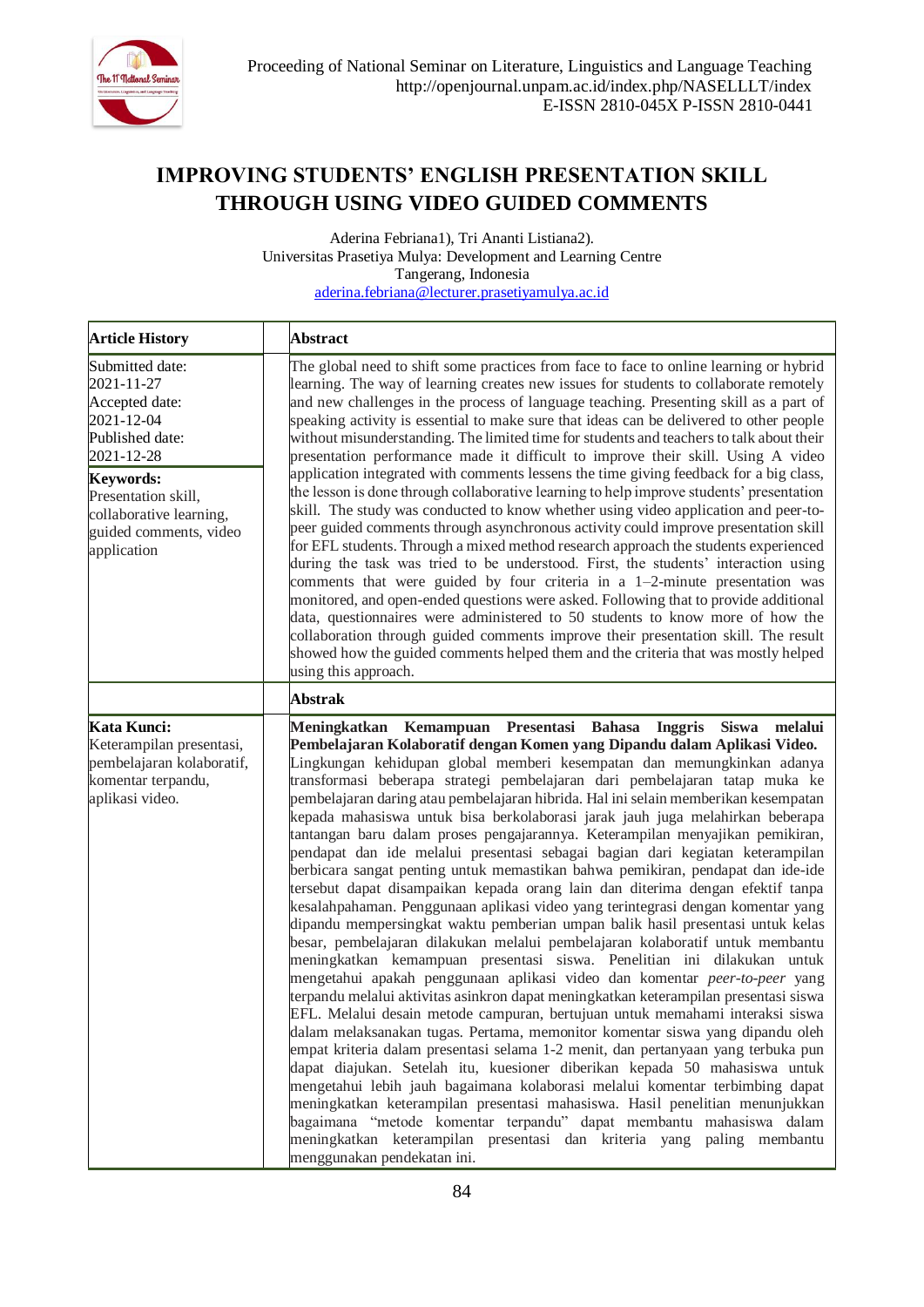#### **Introduction**

The pandemic that happened in most parts of the world has changed traditional classroom learning to online learning. Many problems have arisen since the beginning when students could not have face-to-face study that forced teachers to be more creative in creating the lessons, and students also must adapt to the new way. There are many problems linked to the learning process in a class with a significant number of students. Problems varied from the difficulty in conducting practices, monitoring the lessons and the limited capability and connection problem in using video conferencing applications, such as zoom and google meet. Another difficult part was giving feedback because the pair or group was not monitored fully through class conferences due to connection problems.

This study was conducted upon seeing the difficulty of some teachers when teaching presentation skills to students in a big class. They had problems in giving feedback to their students. The limited time made teachers unable to spend a lot of time giving face-to-face feedback. However, giving feedback was an essential part of the learning. Teachers had to try to incorporate this activity even with the limitation of time. Adaptation by both teachers and students was really needed. Robert (2004) said that group-work which encourages collaboration was developed to tackle a situation. It will also enhance teamwork which would benefit the future of university students. Razali, Ahmad, & Noor (2020) also recommend collaborative learning methods for online learning where students have to be fully responsible for their own learning outcome. They emphasize the importance of interaction between students as well as interaction between students and lecturer during online learning.

The researchers also looked at whether technology-assisted in task-based language learning using peer comments, as a part of collaborative learning, based on guided rubrics could help to improve students' speaking skills. Reinhardt (2019) in his study mentioned that the future of learning language could be using social media. Yeh (2019) said that students improved their speaking skills significantly from getting peer feedback with guidance from the teacher. However, their comments were sometimes still unclear or implicit. Nicolini and Andrew (2017) mentioned that online peer feedback significantly influenced the students' speaking skills and development. In the tasks assigned to students, after students upload their video, they have to collaborate with their peers to give feedback based on the teacher's guide in the form of a rubric to achieve their goal to improve their 1–2-minute presentation skill for an IELTS speaking test. The task used Soqqle, a mobile application that still underwent a trial period by the developer. In a learning process, students have choices of strategies to possess a skill that they want. Cohen (2014) mentioned that learners chose the strategy they used to improve their language skills. Knowing that they could select the strategy, so there was a possibility that they could be autonomous learners with a teacher's guide. Reinders (2010) said that a long process was needed to create an autonomous learner student. The process should start by creating the willingness of the students to learn by themselves. A teacher should guide them so they can reach the aim of the learning. After that, they must know their goal, so they know how to be better at that skill.

The researchers applied the concept of collaborative learning for the tasks in the study. This concept has been widely used for many years in the teaching-learning process. Learning together can bring advantages, such as a higher transfer of learning and more time on the task (Jolliffe, 2007). It is believed that critical thinking, adaptability, and self-evaluation are essential skills that must be taught in a higher education context (Candy, Crebert, & O'Leary, 1994). It could be seen that giving comments based on rubrics to other friends' video presentation represents a shift towards incorporating collaboration into realistic contexts that develop skills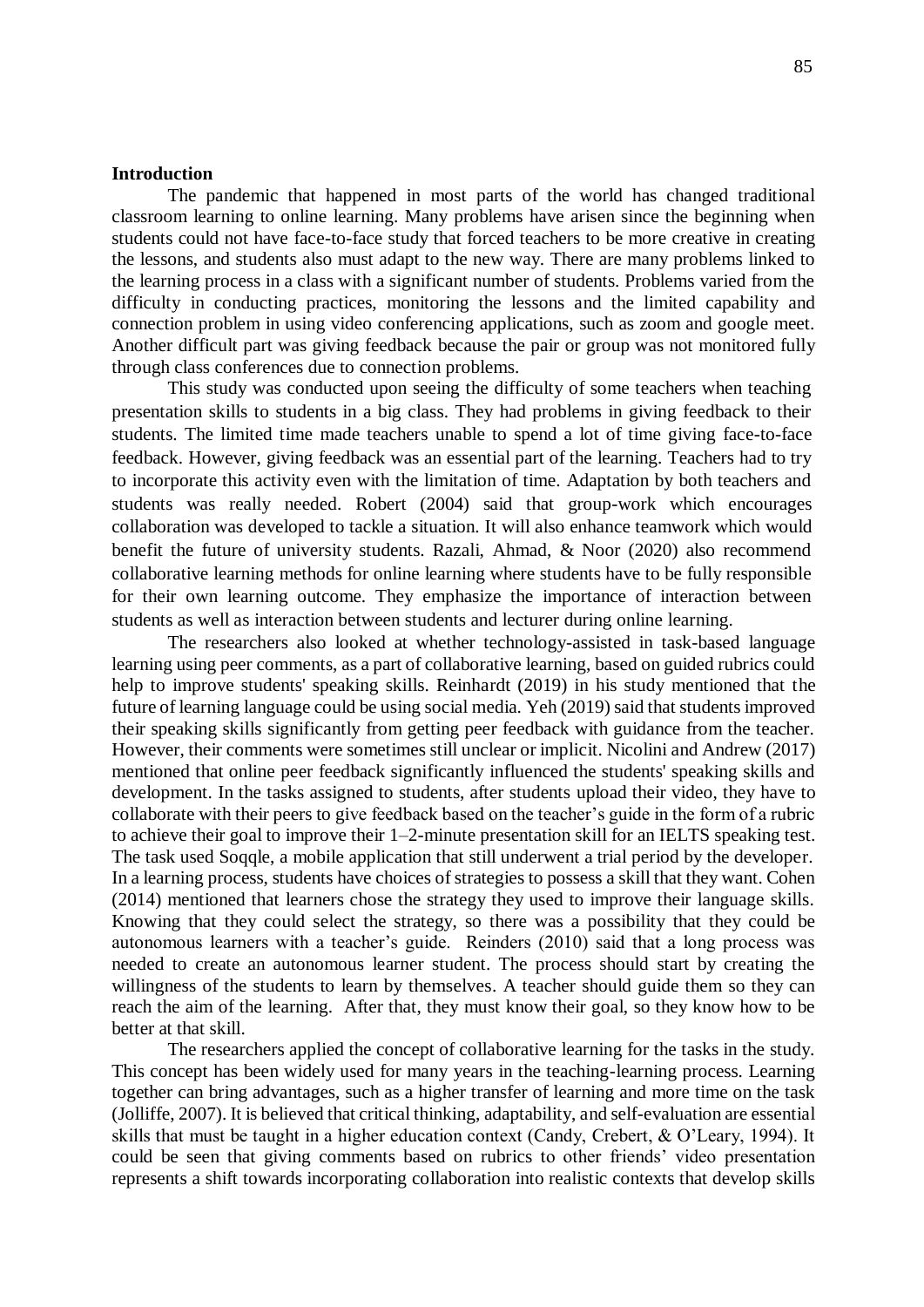learners can transfer to the real world (Robert, 2004). Based on the previous research this study looked at how collaborative learning through guided comment helped them to understand their weaknesses in a presentation.

Video comments from peers could help students with their speaking skill. However, the instructor/teacher should guide them so they could know what to focus on when they give feedback. The researcher wanted to know whether peer feedback using guided comments on a closed platform video application could help the students to improve their speaking skill. The result of this study could help a large class to conduct speaking feedback.

#### **Methodology**

The study began with a research question of "How guided comments using rubric as a part of collaborative learning using a video application could help students to improve their mini presentation skill?". It was conducted at a private university in Tangerang. It is conducted for one semester from March to June 2021. The instructor was also one of the people who conducted the study.

The design of this study is using a mix method research design to know whether the activity helped the participants to improve their mini presentation skill. Mix method data is chosen to get the strength of both quantitative and qualitative data (Creswell, 2012). Quantitative data will be used to describe a trend, while qualitative data can be used to know people's thoughts more deeply. The researcher chose embedded design because both quantitative and qualitative will support one another.



Table 1. Research Design

### a. Participant

The D of this study were 56 Business major students who took IELTS Proficiency class in the 6th semester. Most of the participants possessed an intermediate level of English Proficiency according to the CFER, which is supported by a band score of average 5,8 on the first mock test.

#### b. Instrument

#### *Video application*

The video mobile application Soqqle and its features were used in the study. This application was used because it was a close platform application – no other people outside the class can access the class without permission. The task was in the form of a mini presentation about describing a place, an event, and a person. After that, students were given an instruction to upload a video and a rubric to guide them when giving comments on their friends' mini presentation video.

#### *Rubric*

The key to this task was the rubric used to guide the students when giving comments. Presentation skill was linked to speaking skill, so the rubric used was adapted from IELTS Speaking Rubric (Public Version). In this rubric there are 4 criteria that a student must meet when completing a task. Those criteria are *Fluency and Coherence*, *Lexical Resource*, *Grammatical Range and Accuracy* and *Pronunciation*. The rubric criteria then were broken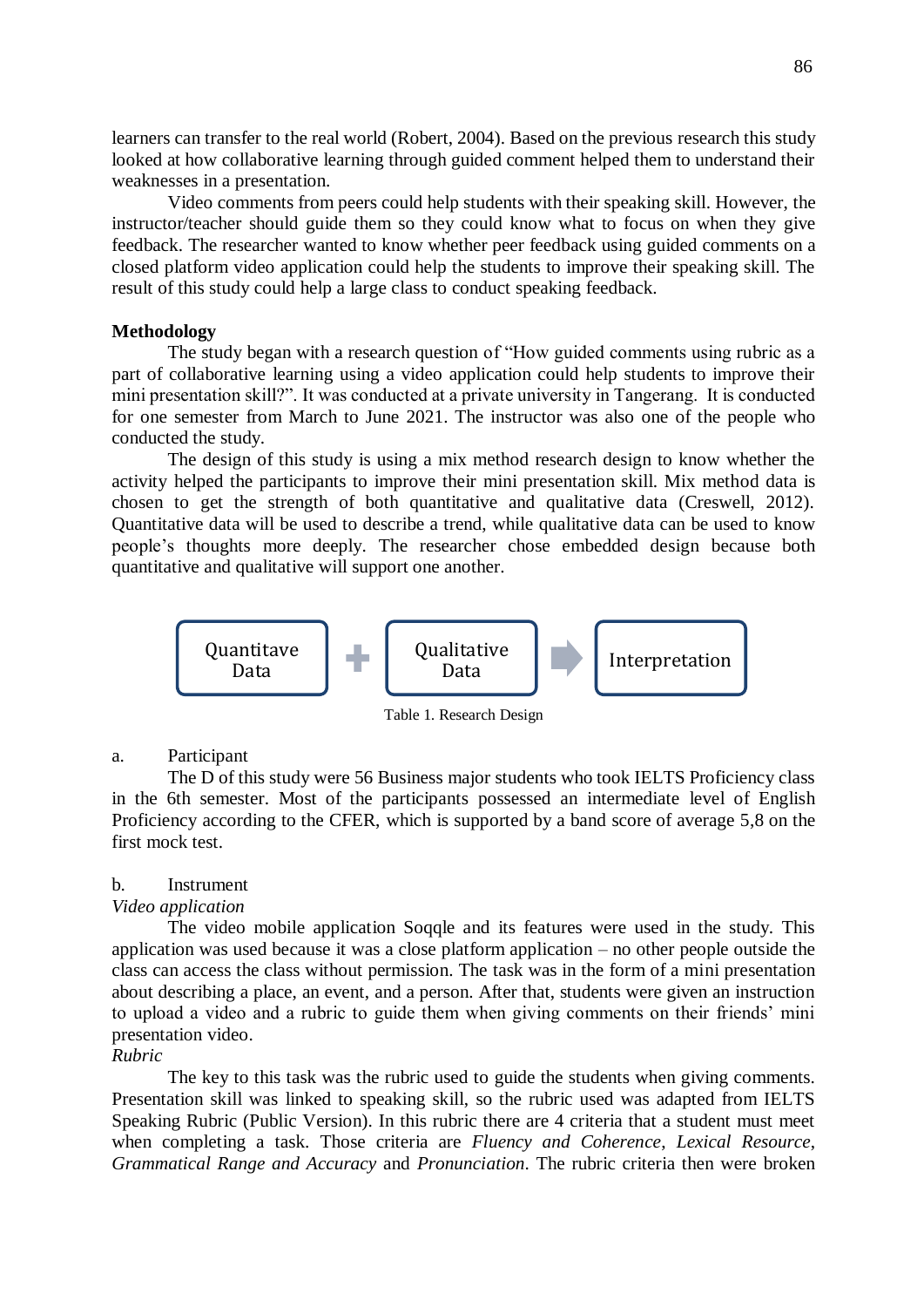down into questions according to the criteria. Students used the questions to guide them to do the speaking task and to give feedback to their peers.

| Was the usage of<br>Did you repeat the<br>Was it easy for you to<br>How was your<br>same words often?<br>fluency? Too slow?<br>understand your own<br>basic tenses, correct?<br>Too fast?<br>words and grasp the<br>(e.g., past for things<br>Did you use word you<br>happened in the past<br>meaning?<br>don't hear often?<br>Did you pause a lot?<br>etc.)<br>Were there any words<br>Was there any<br>Did you paraphrase<br>that you said made<br>Did you use variation<br>the question?<br>hesitation?<br>of simple and complex<br>yourself confused?<br>Did you use<br>sentences?<br>Do you think you say<br>connecting words to<br>the sentences<br>Did you make many<br>talk about your idea?<br>errors?<br>naturally?<br>(such as first, then,<br>also, another thing,<br>because, although<br>$\rho$ tr $\lambda$ |
|----------------------------------------------------------------------------------------------------------------------------------------------------------------------------------------------------------------------------------------------------------------------------------------------------------------------------------------------------------------------------------------------------------------------------------------------------------------------------------------------------------------------------------------------------------------------------------------------------------------------------------------------------------------------------------------------------------------------------------------------------------------------------------------------------------------------------|
|                                                                                                                                                                                                                                                                                                                                                                                                                                                                                                                                                                                                                                                                                                                                                                                                                            |

Figure 2. Speaking Rubric adapted from IELTS speaking test descriptor (Public Version)

#### *Interview*

At the end of the semester an interview using open-ended questions was conducted. Students responded through written form. In this step, a certain number of students that used video recording in the learning process were asked about their experience. The questions were aimed to know the students' view about using video with guided comments and how it improved their speaking skill. Some of the answers were given in their written mother language. *Questionnaire*

An online survey using Linkert scale was given to know what part of the comments based on the teacher's guide from their peers were helpful for them to improve their presentation skill for the next task. The survey was limited to the 4 criteria that were used as the base of the question. The four criteria are fluency and coherence, vocabulary, grammar and pronunciation. Fluency and coherence looked at the delivery of the presentation itself. Vocabulary was focusing on the words students used when they present. Grammar concentrated in the structure of the sentences and tenses. Lastly, pronunciation was more to the stress and intonation that were used by students.

## c. Data Collection

The data collection was divided into two parts – during the activity and after the activity. The activity (table 2) task question was an adaptation from a speaking part 2 of IELTS. In this part of the speaking test students must give a monolog based on the question for 1-2 minutes. It required the students to give a mini presentation that included introduction, body, and conclusion. After the task finished, other students would give comments at the comment column of the video. The last part of the task required the students to reflect on their work based on their friends' comments. The students' video comments and reflection were then collected and analyzed. After the activity the students were given an interview and questionnaire based on the activity they did.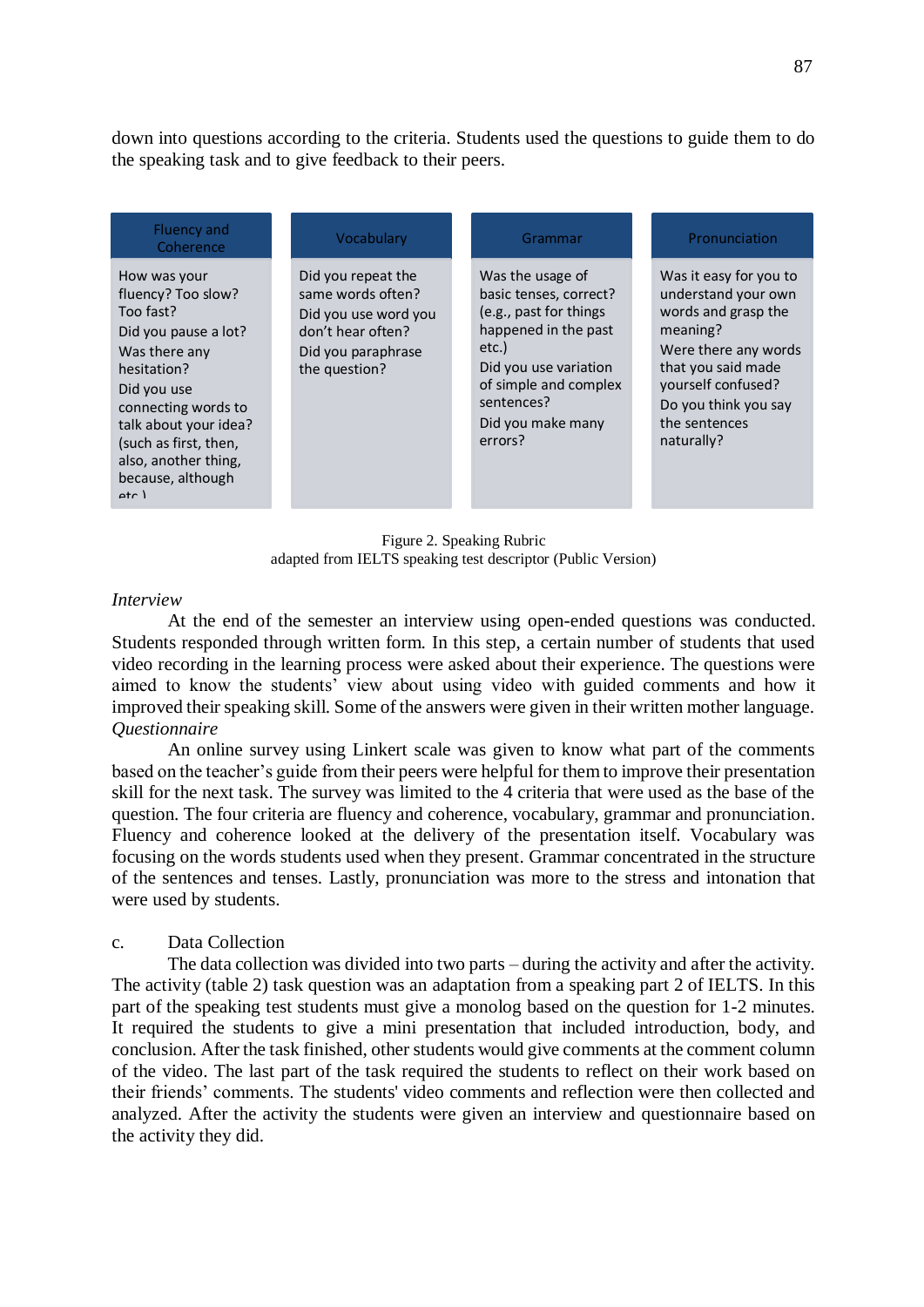

Figure 3. The task sequences

## d. Data Analysis

The data were collected from the video feedback comments that included their peer comments and the students' reflection and interview. The answers then translated into English and continued to be categorized and coded. Finding keywords from all 56 students' answers was the way the researcher found the similar pattern. The questionnaire was used to see the trend to support the qualitative data.

## **Finding and Discussion**

The Finding is based on the aim of the research whether a guided comment using a rubric can help the students to improve their speaking skills in a mini presentation. The study used the IELTS speaking rubric public version to evaluate the students' speaking skills and the rubric to guide their comments. The comments are guided by questions for each criterion. This is a way for students to know what to write in the comment box.

The interview open-ended questions asked the students to talk about what their likes and dislikes were about feedback comments that were given by their peers. The first question was about students' likes about the peer guided comment feedback. The words *improvement* and *development* of their speaking skill were the most mentioned words in the answers that they gave the researcher. The comments were helpful, and they could see the small mistakes that they have made.

They could realize that they made mistakes from what their friend pointed out. "*With feedback from friends, I realized that there were some small mistakes that I unfortunately missed, for example, I was too fast when I spoke or I spoke too long. Plus, a lot of feedback that is more constructive in nature, such as providing motivation to maintain my already good abilities or improving again due to small mistakes*." and "*I know where I went wrong and know what I should do for my speaking assignment*"

The guided comment also could make them know exactly where to improve. "*Honest, giving corrections for further improvement, so I know which part to improve*". "*Because we are blind to our own blindness. Therefore, feedback is a really good method that I think can develop my speaking skills*."

Some answers also showed that the comments were supportive and constructive. "*Feedback from friends is very supportive with constructive criticism and suggestions so that I can develop my English-speaking skill.*" "The way my friend appreciates my efforts in making videos and the advice given can help me improve my speaking skills."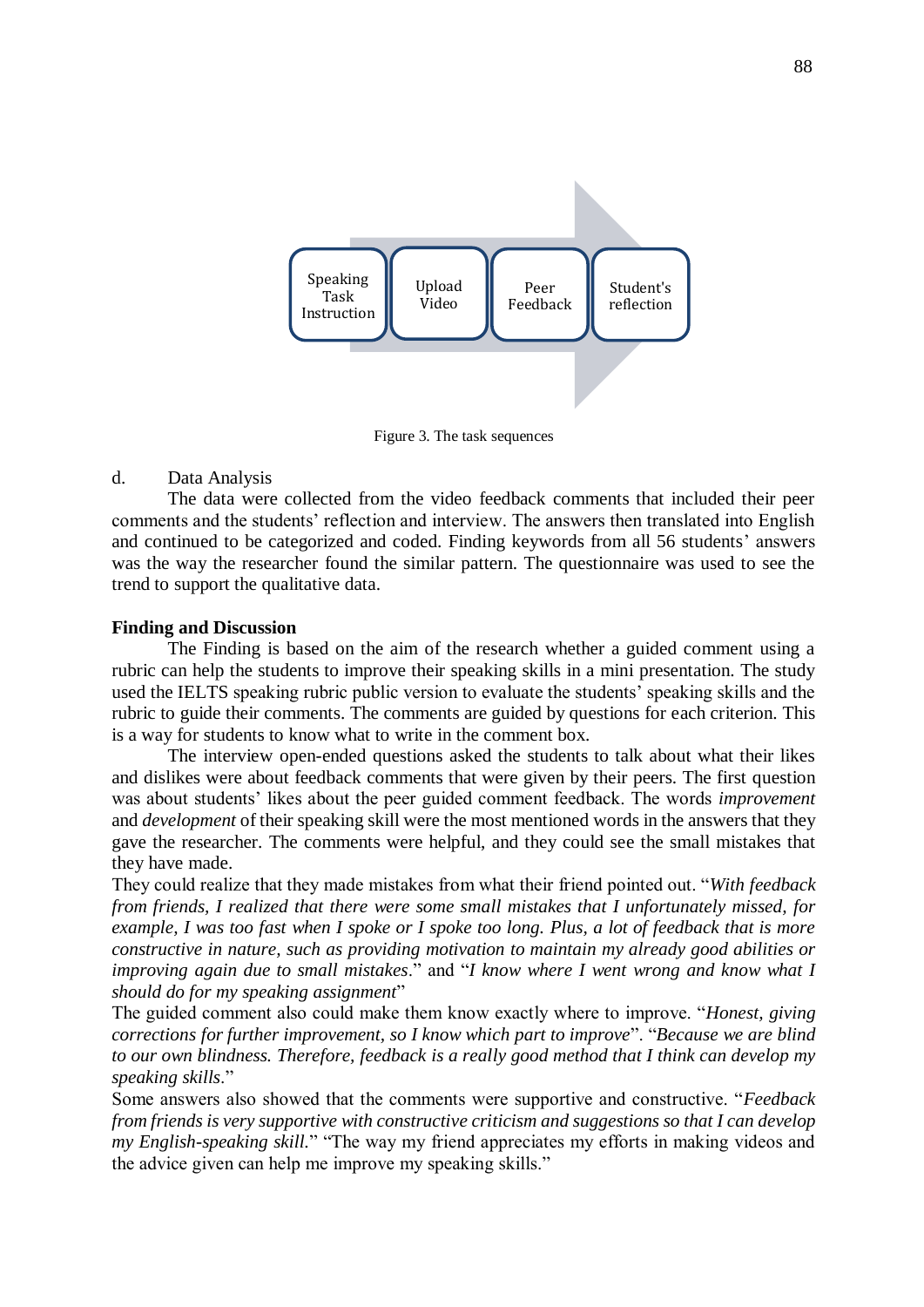There are also answers that giving comments was also helpful and gives them the satisfaction of helping someone. "*It feels good to be able to provide improvements to people so they can become better*"

The second question was talking about their dislikes about the guided comments. Most of their answers said that they have nothing against guided comments, however, some said that not all feedback was useful, and the feedback were repeating what other friends have said. "*Sometimes the feedback only follows from other people's feedback (benchmarking from other people's feedback)*". Another problem that they had was insecurity, they were a little shy when their speaking assignment was watched by their peers. Bias and dishonest comments were something that could be read from the students' answers. The student's relation could also affect the comments that they gave. "*Maybe sometimes there are some who don't like to give feedback because they are not close, so the feedback is not too honest*." Maybe some also only gave positive feedback, and some do not like it. "*Feedback given was not serious, discouraging, or only praising/giving positive factors without pointing out mistakes or shortcomings*."

The next data came from the questionnaire to find out more about the criteria of the rubric that helped their presentation performance. The first graph (Figure 1) shows the answers of how useful reading the feedback comments from their peers. *Grammar Range and Accuracy* and *Pronunciation* were two criteria that all students said that the feedback was useful. *Vocabulary usage* was the second most useful and pronunciation was the least. This could reflect on which criteria students needed feedback from. The parts that students found useful might correlate to the difficulty that they had. This can be seen in Fitriani and Apriliaswati (2015) study that investigated speaking problems for third semester English students and found that there were linguistic (grammar, vocabulary, pronunciation) and psychological (lack of selfconfidence, anxiety) problems in speaking performance. We could see that grammar and vocabulary were two criteria students had problems with.



Figure 4. Usefulness of Feedback to improve presentation skill

Furthermore, the second graph (Figure 5) shows the answers to how difficult giving feedback were. From this question more than half of the students, 36 students, answered grammar range and accuracy and vocabulary were difficult feedback to give. *Fluency and Coherence*, and *Pronunciation* were two least criteria that they found difficult, both with 50 students answered it was not difficult. These answers were in line with the answers of the next graph (Figure 6) that shows time allocation to give response on the task. *Grammar range and accuracy* most students needed a lot of time to prepare. We could see that almost half of the students chose the grammar range and accuracy took the most time to prepare. This was also the case with vocabulary, even though not many said it was difficult, it had a smaller number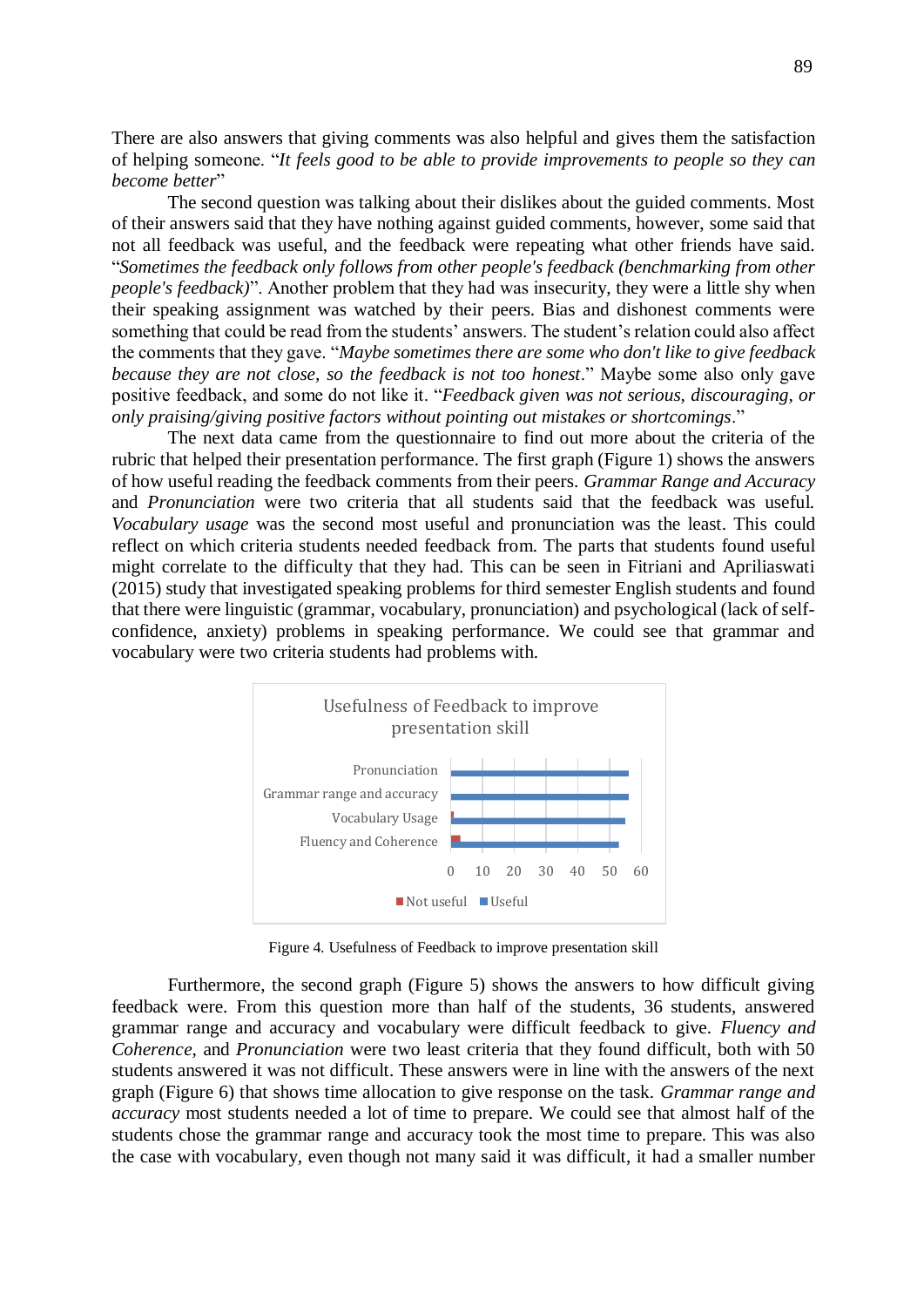of people who said it was easy compared to *grammar range and accuracy*. These two criteria would be the two top criteria that students had problems with.

Moreover, 22 from 56 students said fluency took the least time to prepare and pronunciation also had the same trend. However, *fluency and coherence* had more students answering that it was 'very easy' to prepare compared to pronunciation. It showed that they still consider taking some time on pronunciation.



Figure 5. Difficulty in giving feedback



Figure 6. Time allocation to give response on the task

From both types of data, we could see that students said that guided comments were helpful for them to improve their presentation skill. *Grammar range and accuracy* as the most difficult in giving feedback and took a long time to prepare was also mentioned to be the most useful for them. The comments could develop their speaking skill and they could find their mistakes that were invisible to them. We could also see that when giving the comments they found it was difficult to give feedback on the criteria that took them longer to prepare.

### **Conclusion**

Students welcomed the idea of guided comments that were given by their peers. The comments were able to make them know the mistakes that they did not realize. Comments were also to the points that they needed to improve. Further questions showed that students had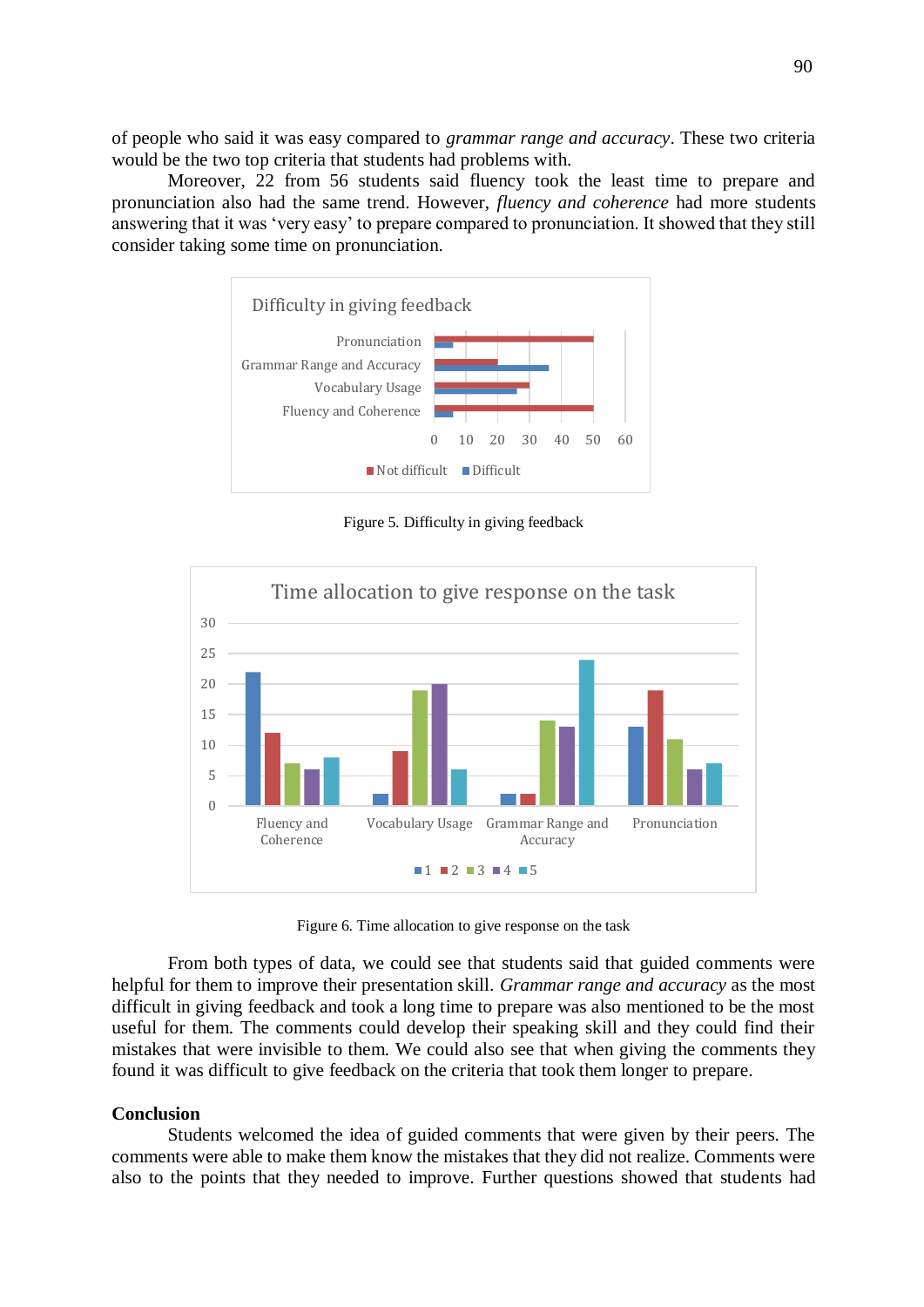problems in *grammar and accuracy* and *vocabulary* when doing speaking tasks. In those parts, students took longer to prepare when doing the task. And they found it was useful when feedback was given in the areas that they had difficulty. We also must consider that some students might be reluctant to give honest comments to their peers. It was interesting to look at the future in developing rubrics that are broken down into questions to help students improve their speaking skills. The use of technology to upload videos that helped the learning process is important. This study was limited to students with intermediate level of English. So, further study will be needed to know the type of rubric that could be used in all levels of English Proficiency to improve their speaking skill.

#### **References**

- Baten, R. A., Clark, F., & Hoque, M. (2019). Upskilling Together: How Peer-interaction Influences Speaking-skills Development Online. *2019 8th International Conference on Affective Computing and Intelligent Interaction, ACII 2019*. <https://doi.org/10.1109/ACII.2019.8925448>
- Candy, P. C., Crebert, R. G., & O'leary, J. (1994). *Developing lifelong learners through undergraduate education* (Vol. 28). Australian Government Pub. Service.
- Cohen, A. D. (2014). Strategies in learning and using a second language. In *Strategies in Learning and Using a Second Language*. https://doi.org/10.4324/9781315833200
- Creswell, J. W. (2009). *Research design Qualitative, Quantitative, and Mixed Methods Approaches*. SAGE Publications.
- Creswell, J. W., & Guetterman, T. C. (2019). *Educational Research: Planning, Conducting, and Evaluating Quantitative and Qualitative Research, 6th Edition*. Pearson.
- Fitriani, D. A., Apriliaswati, Rahayu., & Wardah. (2015). A study on student' s English epeaking problems in speaking performance. *Jurnal Pendidikan Dan Pembelajaran Untan*, *4*(9).
- Issitt, S. (2008). Improving scores on the IELTS speaking test. *ELT Journal*, *62*(2). <https://doi.org/10.1093/elt/ccl055>
- Jolliffe, W. (2007). *Cooperative learning in the classroom: Putting it into practice*. Sage.
- Liao, H. C., & Hsu, L. (2014). Using an analytical rubric to improve the writing of EFL college students. *Asian EFL Journal*, *16*(1).
- Nicolini, K. M., & Cole, A. W. (2019). Measuring peer feedback in face-to-face and online public-speaking workshops. *Communication Teacher*, *33*(1). <https://doi.org/10.1080/17404622.2017.1400678>
- Razali, S. N., Ahmad, M.H., Noor, H. A. M. (2020). Implication in Learning Interaction in Online Project Based Collaborative Learning. *Computational and Theoretical Nanoscience.*(Vol. 17, 681-688).<https://doi.org/10.1166/jctn.2020.8831>
- Reinders, H. (2010). Towards a classroom pedagogy for learner autonomy: A framework of independent language learning skills. *Australian Journal of Teacher Education*, *35*(5). https://doi.org/10.14221/ajte.2010v35n5.4
- Reinhardt, J. (2019). Social media in second and foreign language teaching and learning: Blogs, wikis, and social networking. In *Language Teaching* (Vol. 52, Issue 1). https://doi.org/10.1017/S0261444818000356
- Riswandi, D. (2016). Use of YouTube-Based Videos to Improve Students' Speaking Skill. *Proceeding The 2nd International Conference on Teacher Training and Education*, *2*(1).
- Roberts, T.S (2004) *Online collaborative learning: Theory and Practice*. UK: Idea Group Publishing.